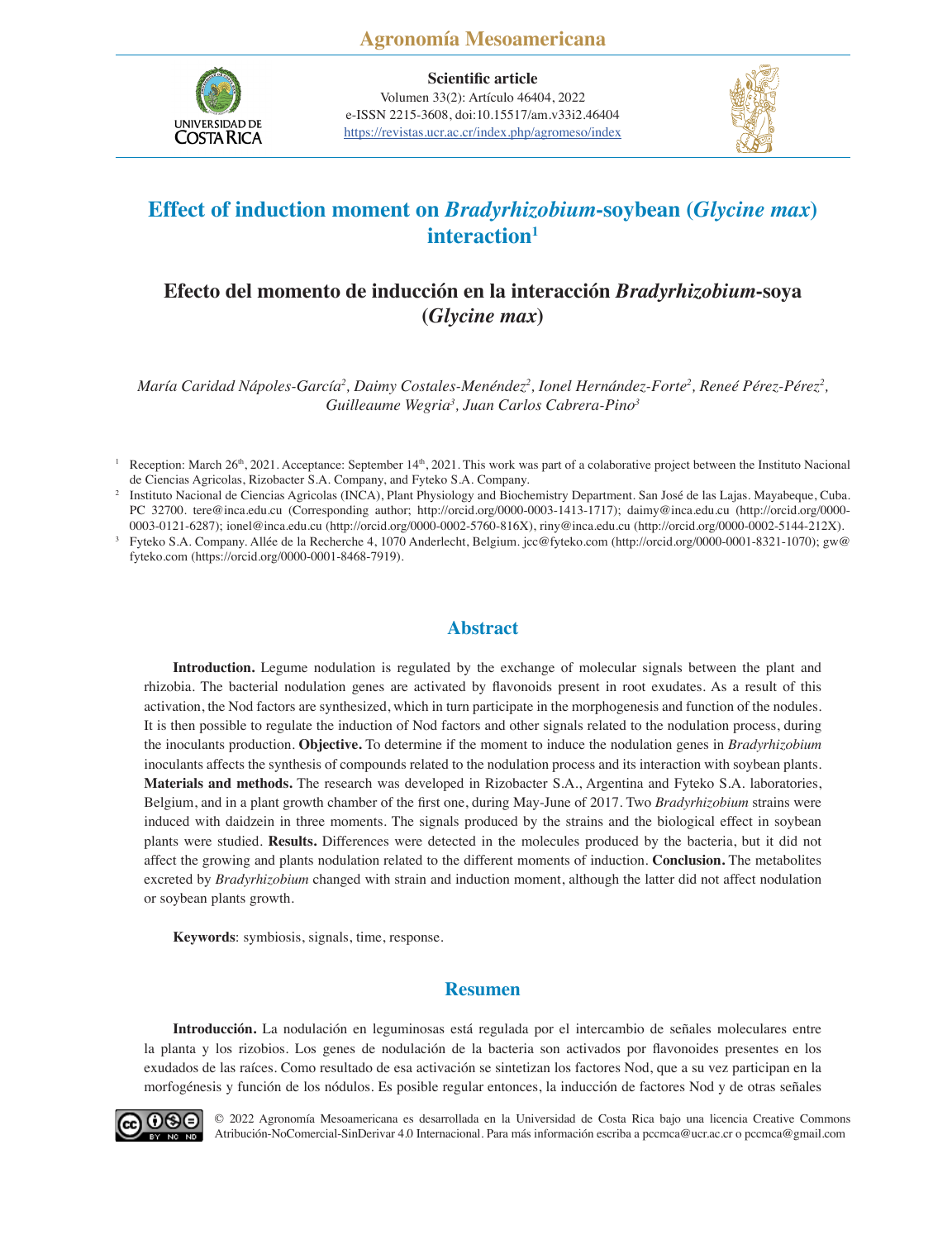relacionadas con el proceso de nodulación, durante la producción de inoculantes. **Objetivo.** Determinar si el momento de inducir los genes de nodulación en inoculantes de *Bradyrhizobium* afecta la síntesis de compuestos relacionados con el proceso de nodulación y su interacción con plantas de soya. **Materiales y métodos**. La investigación se desarrolló en los laboratorios de dos empresas: Rizobacter S.A., Argentina y Fyteko S.A., Bélgica, así como en una cámara de crecimiento de plantas de la primera empresa, durante mayo y junio del año 2017. Dos cepas de *Bradyrhizobium* fueron inducidas con daidzeína en tres momentos. Se estudiaron las señales producidas por las cepas y el efecto biológico en las plantas de soya. **Resultados.** Se detectaron diferencias en las moléculas producidas por las bacterias, pero no en el crecimiento y la nodulación de las plantas, relacionado con los diferentes momentos de inducción. **Conclusión.** Los metabolitos excretados por *Bradyrhizobium* variaron con la cepa y el momento de la inducción, aunque este último no afectó la nodulación ni el crecimiento de las plantas de soya.

**Palabras clave:** simbiosis, señales, tiempo, respuesta.

## **Introduction**

Gram-negative soil bacteria *Bradyrhizobium* spp. infects and establishes a nitrogen-fixing symbiosis with soybean, which involves the mutual exchange of diffusible signal molecules, resulting in root nodule formation (Ramongolalaina et al., 2018). The initial steps of this symbiotic interaction involve reciprocal communication by means of chemical signals produced by both members of the symbiosis. This process is triggered by the interaction between flavonoid compounds from root exudates and the protein product of the regulatory *nodD* gene of the bacterium (Naveed et al., 2015).

Several *nod* gene inducers from leguminous root exudates have been identified as isoflavone and flavanone molecules and their results is Nod factor production (Gautam et al., 2016). The isoflavonoids genistein and daidzein have been shown to be the primary inducers of *nod* gene expression in *Bradyrhizobium japonicum* (Kosslak et al., 1987). Nod factors are lipochitinoligosaccharides (LCO), which results in a wide transcriptional reprogramming that leads to coordinated multistep processes of infection and nodule organogenesis, involving many plant and bacterial molecular components (Mbengue et al., 2020).

The use of rizobia inoculants in legume seeds is maybe the oldest agrobiotechnological application. The inoculation of soybean with *Bradyrhizobium* spp. can fully supply the crop's demand on N (Hungria & Mendes, 2015). Several works have demonstrated positive effects on soybean growth, nodulation and yield of inoculants based on *Bradyrhizobium* (Jarecki, 2020; Leggett et al., 2017; Secchi et al., 2019).

Secondary metabolites produce by rhizobia may provide an evolutionary advantage for survival of microbes in soil (Demain, 1998), they also help in the establishment of symbiotic partnerships (Brencic & Winans, 2005), and added quality to the inoculants in their effect on plants (Nápoles et al., 2016). The use of secondary metabolites of rhizobia indicates biotechnological potential to improve growth and grain yields of crops as soybean and maize (Marks et al., 2013).

Great efforts have been applied by several industries to develop new products able to attend the new requirements of the market. The tendency is to apply considerable investment in innovation, searching for new inoculant formulations to hit the ever growing market (Santos et al., 2019). The manipulation of fermentation conditions is among the suggested tools for enhancing the chances of commercial scale production and thus the field applications of these bioproducts.

The induction of LCOs or Nod factors secreted by rhizobia is between the priorities of research on improved delivery systems. Potential commercial LCO products for seed and foliar applications in legumes and nonlegumes,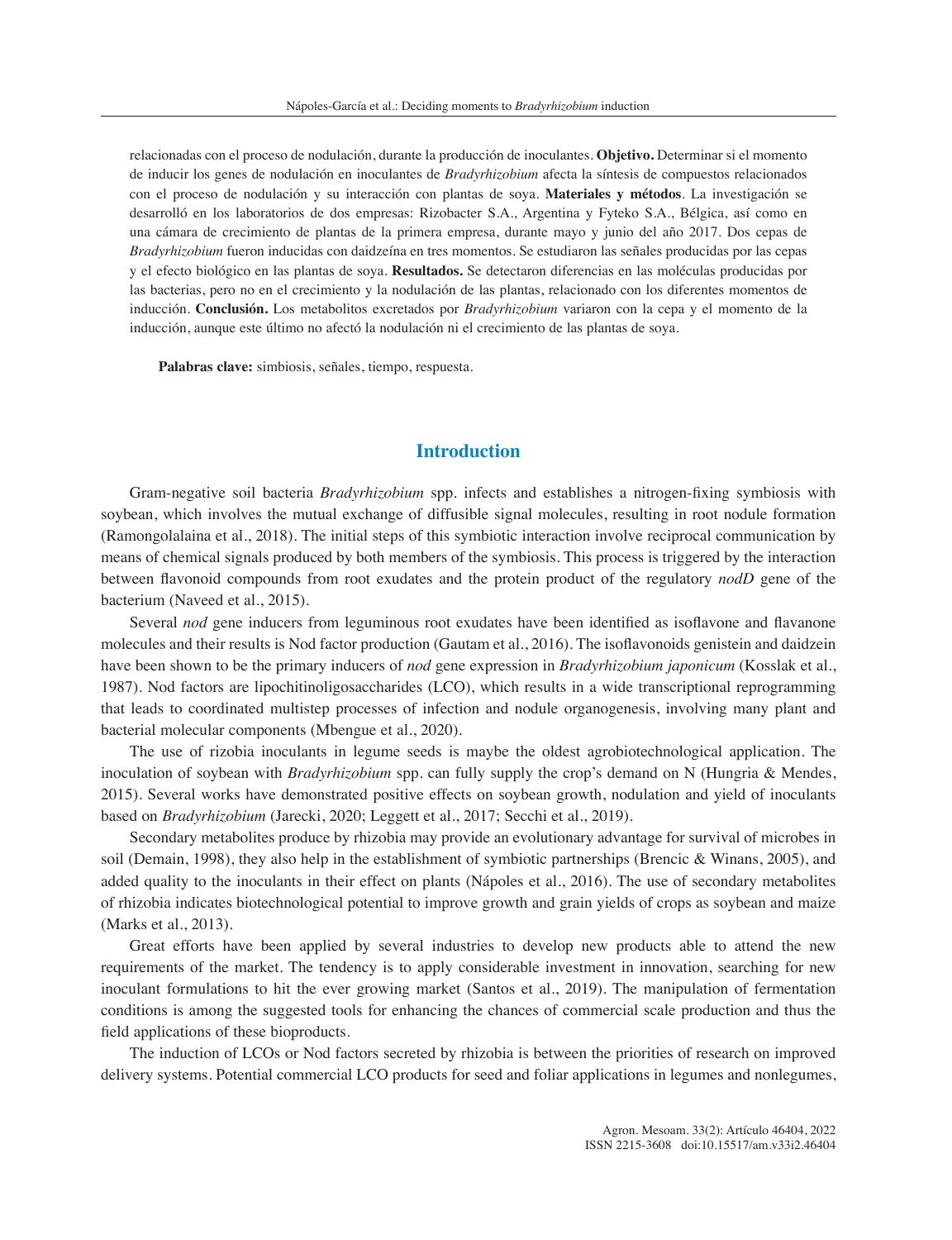such as corn, are currently available in the marketplace. More exploration in this direction is required to get more benefits from plant growth promotion bacteria (Bashan et al., 2014).

Preliminary studies, have demonstrated the differentiated *nod* genes induction in time, pointing to the log phase. The expression of the *nodD* gene per cell appears to increase substantially in the early log phase to *Rhizobium trifolii-* induced with flavones from clover (Djordjevic et al., 1987). In *Rhizobium leguminosarum* associated to *Pisum sativum* and *Lens culinaris*, one study refer the best inducing time with naringenin and hesperitin at 7 h after culturing cells and the maximal inductions were obtained at 24 h after induction (Begum et al., 2001).

The objective of this study was to determine if the moment to induce the nodulation genes in *Bradyrhizobium* inoculants affects the synthesis of compounds related to the nodulation process and their interaction with soybean plants.

### **Materials and methods**

The research was developed in the company Rizobacter S.A., Argentina and in the laboratories of Fyteko S.A., Belgium, in May-June of 2017.

#### **Bacterial strains and growth conditions**

*Bradyrhizobium japonicum* SEMIA 5079 was obtained from the FEPAGRO (Fundação Estadual de Pesquisa Agropecuária) culture collection. The strain was selected because it is widely used in commercial *B. japonicum* inoculants in Brazil and Argentina (Hungria et al., 2006). Other *Bradyrhizobium* sp. strain (537), isolated from Argentinian soils, was used to compare. The cultures were grown at 28 °C in 100 mL of yeast mannitol medium (Vincent, 1970).

#### **Induction experiment**

To induce Nod factor (nodulation factors) and other molecules related with nodulation synthesis, the medium was supplemented by the addition of 10 μM daidzein (Sigma) at three moments: since the beginnings (time zero), at 32 hours (when bacteria were in exponential phase) and finally when inoculants were formulated. A not induced culture was used as control (NI). Flasks induced or not were shaken at 150 rpm for 60 hours on an incubator orbital shaker. Bacterial cultures  $(1.4 - 1.8 \times 10^{9} \text{ CFU ml}^{-1})$  were used to inoculate soybean seeds at rate of 25 mL 100 g<sup>-1</sup> seed.

#### **Extraction of the lipidic fraction**

Taking into account that the majority of the signals recognized for their biological activity in the rhizobialeguminous interaction are lipid, a selective extraction of these molecules from the inoculum treated with daidzein (Induced) or not (Control) was performed, using 180 mL of n-butanol in each sample. They were put in orbital shaker at 150 rpm for 15 min and kept resting overnight at dark and room temperature of  $25 \pm 2$  °C. The organic phase was then extracted in each sample, centrifuged at 12 000 g, 10 °C, for 10 min. All samples were concentrated by rotoevaporation at 50-80 °C until 2 mL of each was obtained, which were used for the detection of signals produced by the bacteria.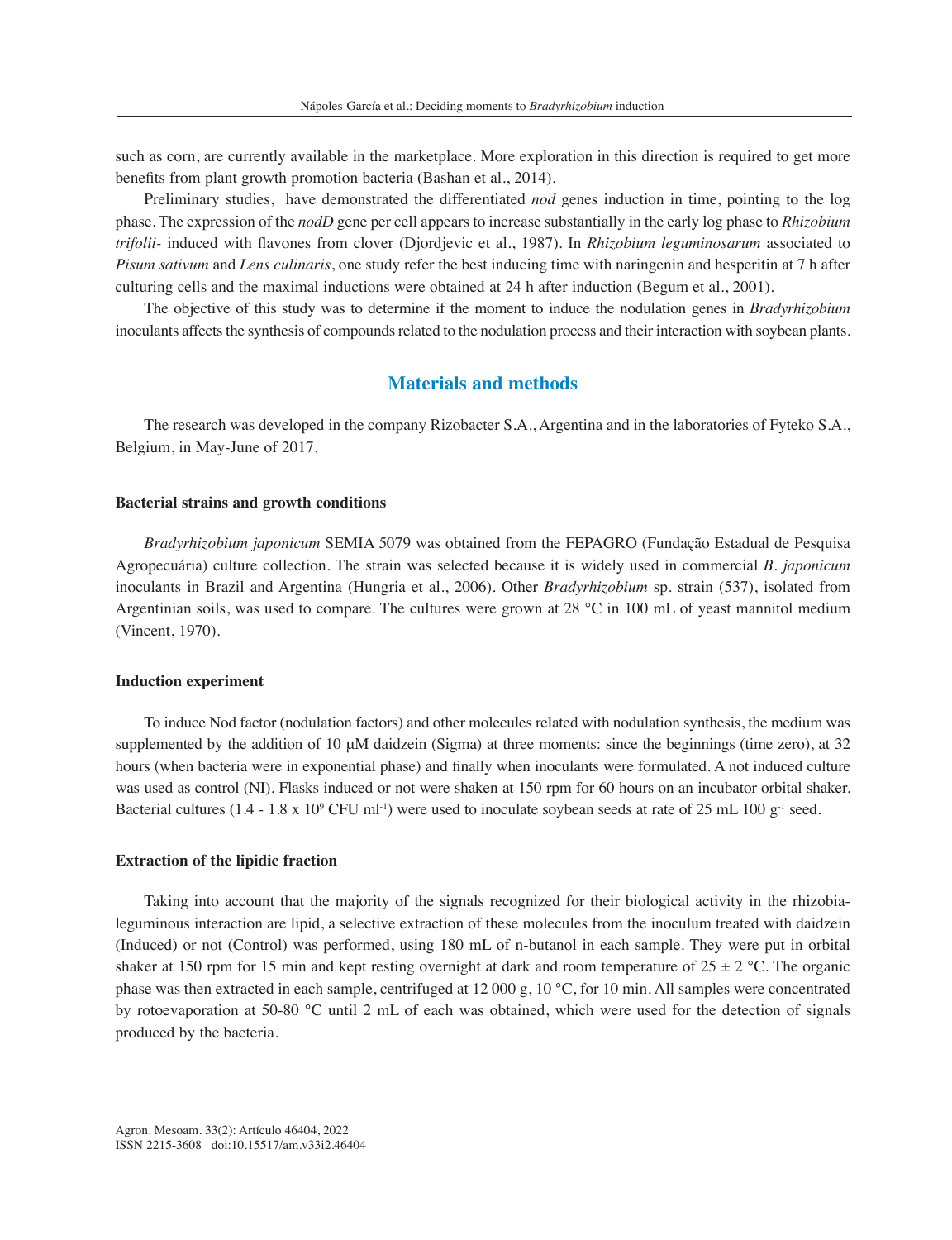#### **Metabolite detection in the lipidic fraction by gas chromatography–mass spectrometry (GC-MS)**

Volatile derivatives of extracted metabolites were prepared by silylation, using BSTFA (N, O-Bis (trimethylsilyl) trifluoroacetamide) as reagent in combination with trimethyl chlorosilane (TMCS) (Kit BSTFA + TMCS, Supelco).

For analysis by GC-MS, a gas chromatograph coupled to a Shimadzu GC-MS QP-2010 mass spectrometer was used; system equipped with AOC-20i auto-injector, AOC-20s autosampler and a direct insertion system controlled by the GC-MS solution software. An Optima 5 MS column  $(30 \text{ m} \times 0.25 \text{ mm} \text{ ID}, 0.25 \mu \text{m} \text{ film thickness})$  was used.

The conditions of the chromatographic analyzes were: injector temperature 310 °C, oven temperature 100 °C during 6 min. It was subsequently increased to 320 °C at a rate of 20 °C min-1 and maintained for 5 min. The injection volume was 1  $\mu$ L and the flow in the column of 0.75 mL/min, using helium as entrainment gas. All the detected signals were normalized and relative values expressed in function of the retention time (min).

#### **Plant growth conditions**

Soybean seeds cv. DM 4600 RR were inoculated with the different treatments. Non-inoculated seeds were used as control. A soil in which soybean had not been grown was used for the assay. Plants were cultivated in a growth chamber with 5000 lux of illumination, temperature of 25-30  $^{\circ}$ C and 60-70 % of relative humidity for 31 days. Plants were harvested at stage V3 (35 days after sowing); corresponding to the vegetative stage with at least three fully developed trifoliate leaves. The number and dry matter of nodules on main and total root were determined. Also shoot and root dry mass, were evaluated.

#### **Experimental design and statistical analysis**

The experiments were conducted twice. Results from the second assay are shown. Treatments were a completely randomized design with factorial arrangements composed by 2 strains x 3 moments + 2 references witness, with a total of eight treatments. Also, the control without inoculation and both strains non induced were compared. Ten replicates were used in every treatment. The Info-Stat program was used for two-ways analysis of variance. Where a significant treatment effect  $(p<0.05)$  was observed by ANOVA, Multiple ranges of Tukey HSD test was conducted to determine differences among means at p<0.05.

### **Results**

A representative normalized chromatogram to analyse the diversity of metabolites produced by *Bradyrhizobium* sp. 537 and *B*. *japonicum* 5079 without induction (NI) or induced with daidzein at time zero (0h), in exponential phase (32 h) and in the formulated (Form), is shown in Figure 1 and 2, and indicates the different metabolites profiles among the two strains.

In the gas chromatography column used, low molecular weight metabolites (sugars, amino acids) elute early (low retention time values) from the column, while higher molecular weight metabolites (fatty acids, oligosaccharides) elute late (high retention time values). In the non-induced culture medium, strain 537 produced a broader diversity and higher content of metabolites than strain 5079. Additionally, the two studied strains also reacted differently at the time of application of the Nod fact inductor.

The most significant change in the metabolite profile in the strain 537 was observed when the inducer was added at 32 h, showing significantly higher content values for almost all the metabolites detected. However, strain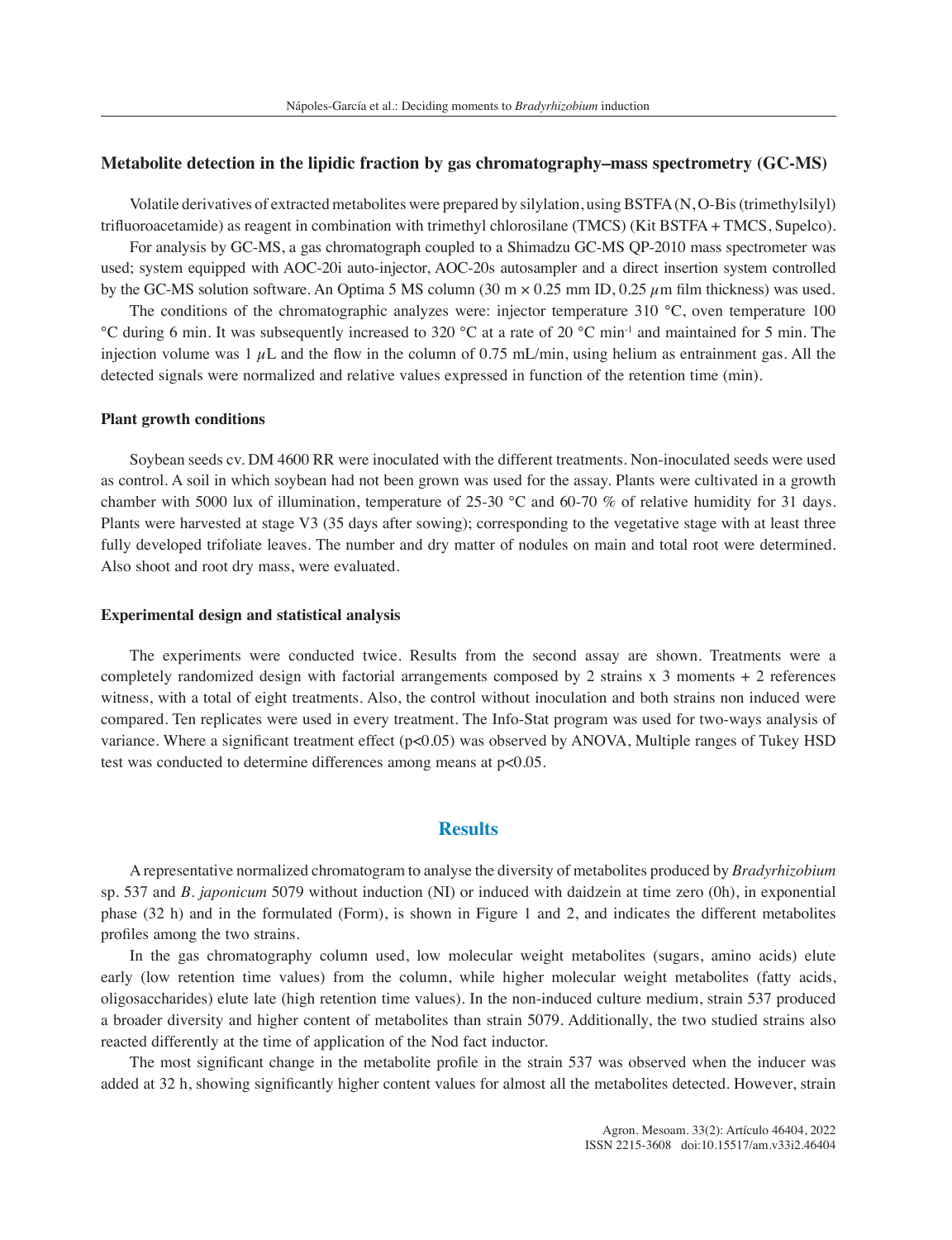



**Figure 1.** Gas chromatography–mass spectrometry (GC-MS) profile of metabolites extracted from strain *Bradyrhizobium* sp. 537 without inducing (NI) or induced with daidzein at time zero (0 h), in the exponential phase (32 h) and in the formulated (Form). Fyteko S.A., Brussels, Belgium, 2017.

**Figura 1.** Perfil de metabolitos en cromatografía gaseosa-espectrometría de masas (CG-EM) extraídos de la cepa *Bradyrhizobium* sp. 537 sin inducir (NI) o inducida con daidzeína a tiempo cero (0 h), en la fase exponencial (32 h) y en el formulado (Form). Fyteko S.A., Bruselas, Bélgica, 2017.



**Figure 2**. Gas chromatography–mass spectrometry (GC-MS) profile of metabolite extracted from the strain *Bradyrhizobium japonicum* 5079 without inducing (NI) or induced with daidzein at time zero (0 h), in the exponential phase (32 h) and in the formulated (Form). Fyteko S.A., Brussels, Belgium, 2017.

**Figura 2.** Perfil de metabolitos en cromatografía gaseosa-espectrometría de masas (CG-EM) extraídos de la cepa *Bradyrhizobium japonicum* 5079 sin inducir (NI) o inducida con daidzeína a tiempo cero (0 h), en la fase exponencial (32 h) y en el formulado (Form). Fyteko S.A., Bruselas, Bélgica, 2017.

Agron. Mesoam. 33(2): Artículo 46404, 2022 ISSN 2215-3608 doi:10.15517/am.v33i2.46404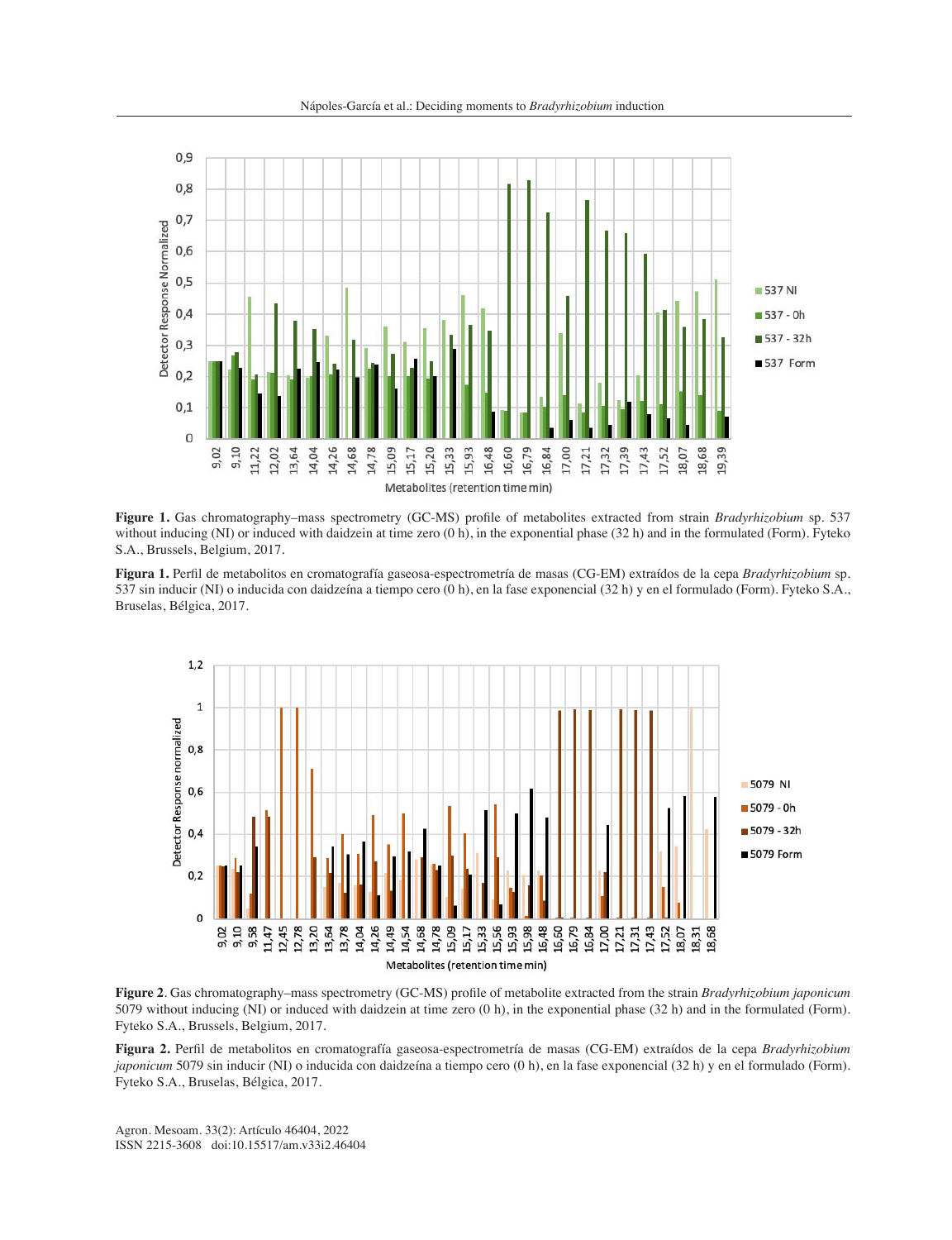5079 showed a completely different response profile. In this last strain, significant changes were observed when the inducer was added at 0 h, mainly in the content of low molecular weight metabolites. When the inducer was added at 32 h, the greatest increase in content was observed for the high molecular weight metabolites. In both strains, adding the inducer in the formulation step does not seem to induce changes in the content and profile of metabolites.

The analysis in plants evidenced a positive effect of inoculation without induction (Figure 3). In all variables studied, plants inoculated with both strains show higher results than those non inoculated (Control), except in root dry weight, where non significative differences were found between control and strain 537. The behavior between both strains was similar in all determinations.



**Figure 3.** Effect of two *Bradyrhizobium* strains with non-induced culture (537 NI and 5079 NI) on the soybean *(Glycine max)* nodulation and growth, at 35 days, under controlled conditions. Pergamino, Argentina, 2017.

Means with equal letters do not differ statistically (ANOVA, p≤0.05). Ten replicates were used in each treatment. Control (noninoculated plants), NI (plants treated with non-induced inoculum), Nod MR (nodules in main root), Total Nod (Total Nodules).

**Figura 3.** Efecto de dos cepas de *Bradyrhizobium* con cultivo no inducido (537 NI y 5079 NI) en la nodulación y crecimiento de soya *(Glycine max)*, a los 35 días, bajo condiciones controladas. Pergamino, Argentina, 2017.

Medias con letras iguales no difieren estadísticamente (ANOVA, p≤0,05). Se utilizaron diez réplicas en cada tratamiento. Control (plantas no inoculadas), NI (plantas tratadas con inóculo no inducido), Nod MR (nódulos en raíz principal), Total Nod (nódulos totales).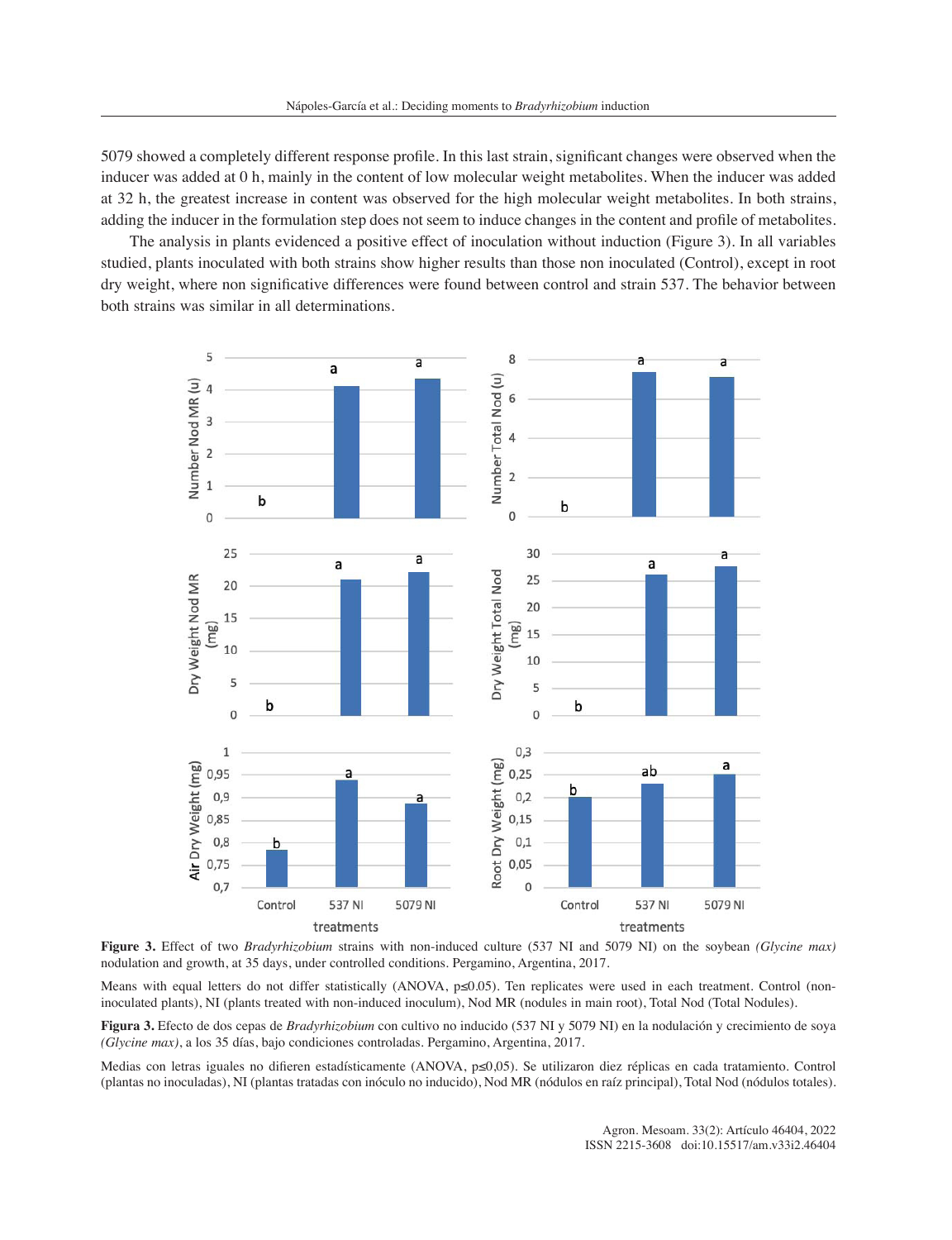The analysis showed interaction between factors strain and moment, and demonstrated in general, a positive response to induction, but no important differences related to the induction moments (Table 1).

**Table 1.** Effect of *Bradyrhizobium* inoculants induced at different times, on the growth of soybean (*Glycine max*) plants, at 35 days, under controlled conditions. Pergamino, Argentina, 2017.

**Cuadro 1**. Efecto de inoculantes de *Bradyrhizobium* inducidos en diferentes momentos, sobre el crecimiento de plantas de soya (*Glycine max*), a los 35 días, bajo condiciones controladas. Pergamino, Argentina, 2017.

| <b>Strain/Moment</b> | <b>Nodules</b> main<br>root $(u)$ | <b>Total nodules</b><br>( <b>u</b> ) | Dry weight<br>nodules main<br>root $(mg)$ | Dry weight<br>total nodules<br>(mg) | Shoot dry<br>weight $(g)$ | Root dry<br>weight $(g)$ |
|----------------------|-----------------------------------|--------------------------------------|-------------------------------------------|-------------------------------------|---------------------------|--------------------------|
| 537-NI               | 4.12                              | 7.37                                 | 21.12                                     | 26.12                               | 0.939                     | 0.238                    |
| 5079-NI              | 4.37                              | 7.12                                 | 22.25                                     | 27.75                               | 0.888                     | 0.252                    |
| 537-0h               | 4.37c                             | 7.50c                                | 23.12 b                                   | 34.75 abc                           | 1.140a                    | 0.322a                   |
| 537-32h              | 4.87 bc                           | $11.25$ ab                           | 23.25 <sub>b</sub>                        | 35.87 ab                            | 1.130a                    | $0.282$ bc               |
| <b>537-Form</b>      | 4.50 <sub>bc</sub>                | $11.12$ ab                           | 22.87 <sub>b</sub>                        | 33.12 bc                            | $1.110$ ab                | $0.311$ ab               |
| 5079-0h              | 7.75 a                            | 12.50a                               | 29.75a                                    | 38.50 a                             | $1.110$ ab                | 0.336a                   |
| 5079-32h             | 7.12a                             | 10.50 <sub>b</sub>                   | $26.77$ ab                                | 31.12c                              | 1.004c                    | 0.276c                   |
| 5079-Form            | $6.50$ ab                         | $11.50$ ab                           | $26.75$ ab                                | 37.75 a                             | $1.038$ bc                | $0.286$ bc               |
| <b>ESx</b>           | 0.48                              | 0.48                                 | 0.94                                      | 1.06                                | 0.02                      | 0.007                    |

Means with equal letters do not differ statistically for p<0.05, according to the Tukey HSD Multiple Range Test. / Medias con letras iguales no difieren estadísticamente para p<0,05, según test de Tukey HSD prueba de rangos múltiples.

Legend: NI (non-induced culture), 0 h (inoculum induced from the beginnings), 32 h (inoculum induced in the log phase), Form (inoculum induced in the formulation). / Leyenda: NI (cultivo no inducido), 0 h (inóculo inducido desde el inicio), 32 h (inóculo inducido en la fase log), Form (inóculo inducido en el formulado).

The non-induced strains showed the lowest nodulation and growth values, with statistical differences in almost all the variables and with almost all the treatments, according to the ANOVA carried out, which shows the positive effect of induction in the inoculant.

In the number of nodules in the main root, the strain 5079 stood out, with increments from 48.74 % up to 77, 34 %, regarding the not induced strain. This strain also surpassed *Bradyrhizobium* sp. 537 in the first two induction moments, although there were no differences between the moments for any of the strains. However, in the number of total nodules, there was a similar behavior between the strains and the moments, there were only differences in favor of the 5079 strain for the 0 h induction, with 75.6 % increment, regarding the not induced strain; surpassing at the same induction time the other strain and itself when was induced at 32 h.

In the dry mass of the nodules formed in the main root, there were only differences between the strains for the zero time of induction, in favor of 5079 and there were no differences between the moments for any of the strains. Compared to non-induced treatments both strain in every moment showed higher results. In the dry mass of total nodules, the 537-strain surpassed 5079 in the induction at 32 h, but the contrary effect was found when they were induced at the formulation moment.

Considering the time of induction, there were only differences, with lower results when 5079 strain was induced at 32 h. The results were positive when the cultures were induced, with differences between 26.8 - 37.3 % to 537 strain and 12.1 - 38.7 % to 5079.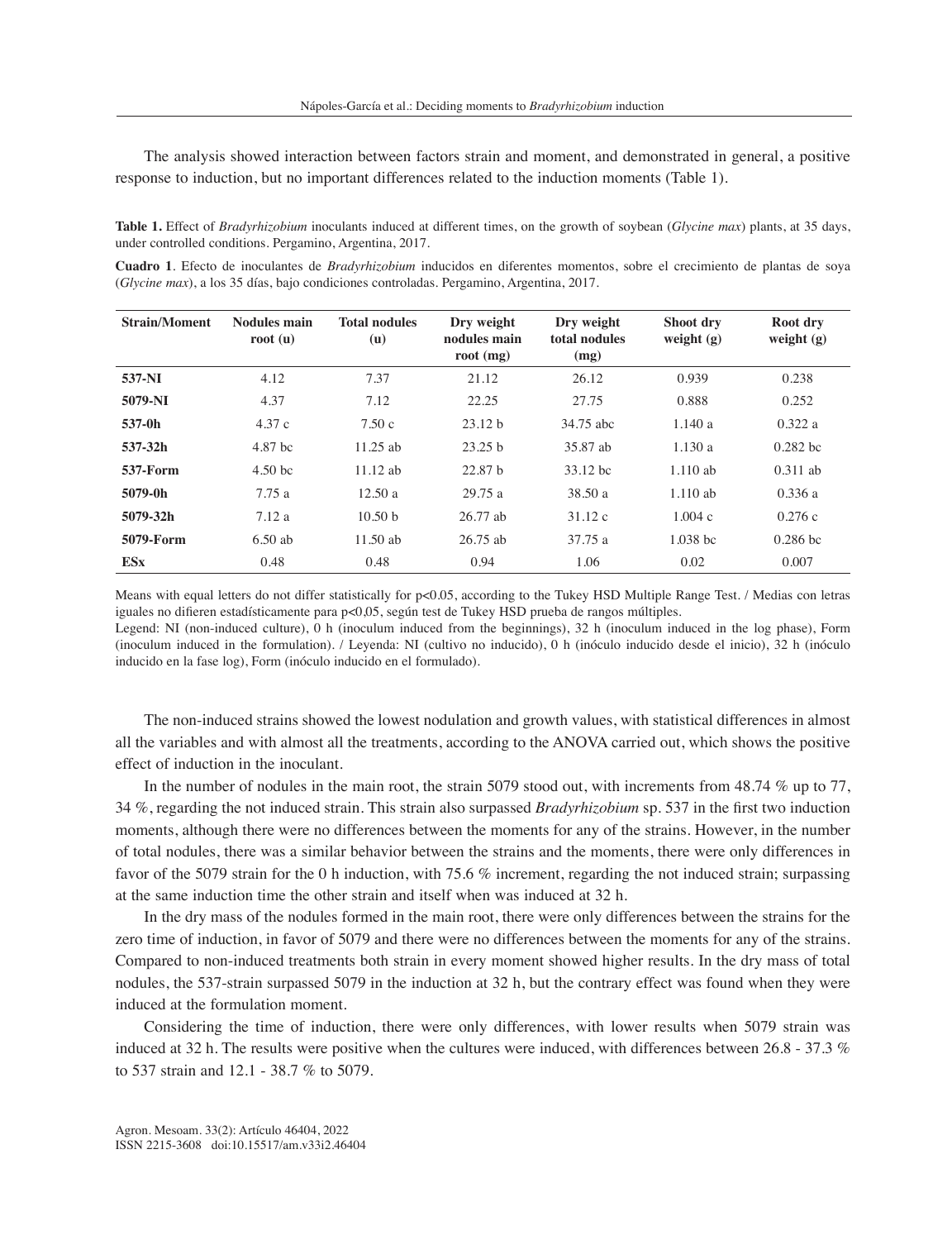Regarding the growth variables, in the shoot dry weight, there was a better behavior of strain 537 over 5079 when they were induced at 32 h and within each strain there were only differences for 5079 when moments 0 and 32 h were compared, in favor of the first moment. All inducing treatments overpassed the non-induced ones, with differences since 19.3 to 25.0 %.

In the root dry weight there were no differences between the strains. Between the moments, the 537 strain had a better performance at 0 h with respect to the induction at 32 h, overpassing in 35.3 % the non-induced treatment. *Bradyrhizobium japonicum* 5079 strain induced since the beginning of the multiplication, surpassed the remaining moments and the non-induced treatment with 33.33 %.

# **Discussion**

In spite of both studied strains belong to the same genus, their produced metabolites profile was different. Similar results were found with diverse exo-metabolomic profile in distinct strains belonging to the same family (*Rhizobiaceae*) and all forming nitrogen-fixing nodules on *Phaseolus vulgaris* roots (Ramírez-Puebla et al., 2019).

In general, the effect of strain 5079 induced at 0 h stands out in all variables, although it did not differ from its induction in the formulated. There was no correspondence between the profile of metabolites excreted by these strains and their behavior in nodulation and growth in plants. Apparently, the moment to induce the nodulation genes in these *Bradyrhizobium* strains affected the synthesis of compounds, but not their interaction with soybean plants.

Preliminary studies, however, have demonstrated the differentiated *nod* genes induction in time, pointing to the log phase. The expression of the *nodD* gene per cell appears to increase substantially in the early log phase to *Rhizobium trifolii-* induced with flavones from Clover (Djordjevic et al., 1987). In *Rhizobium leguminosarum* associated to *Pisum sativum* and *Lens culinaris*, one study refer the best inducing time with naringenin and hesperitin at 7 h after culturing cells and the maximal inductions were obtained at 24 h after induction (Begum et al., 2001).

According to these results, in the production of *Bradyrhizobium* inoculants there were no great differences if the culture is induced from the beginning, at 32 h, when it was in the exponential phase of growth, or in the final stage, during product formulation. This may be because in each of these stages the bacterium continues to multiply and induce because they were in contact with fresh nutrients from the culture medium and also with the inducer. Therefore, the cells continue dividing and accumulating LCOs and other metabolites as a result of induction. This finding could be interesting to produce soybean induced inoculants, taking into account that the moment to add the inducer is not restricted.

## **Conclusions**

The excreted metabolites profile by *Bradyrhizobium* depended on the strain and the moment of induction.

The induction of *Bradyrhizobium* modulated the synthesis of excreted compounds and positively affected the nodulation and growth of soybeans.

The moment to induce the nodulation genes in *Bradyrhizobium* inoculants does not affect the nodulation neither soybean plants growth.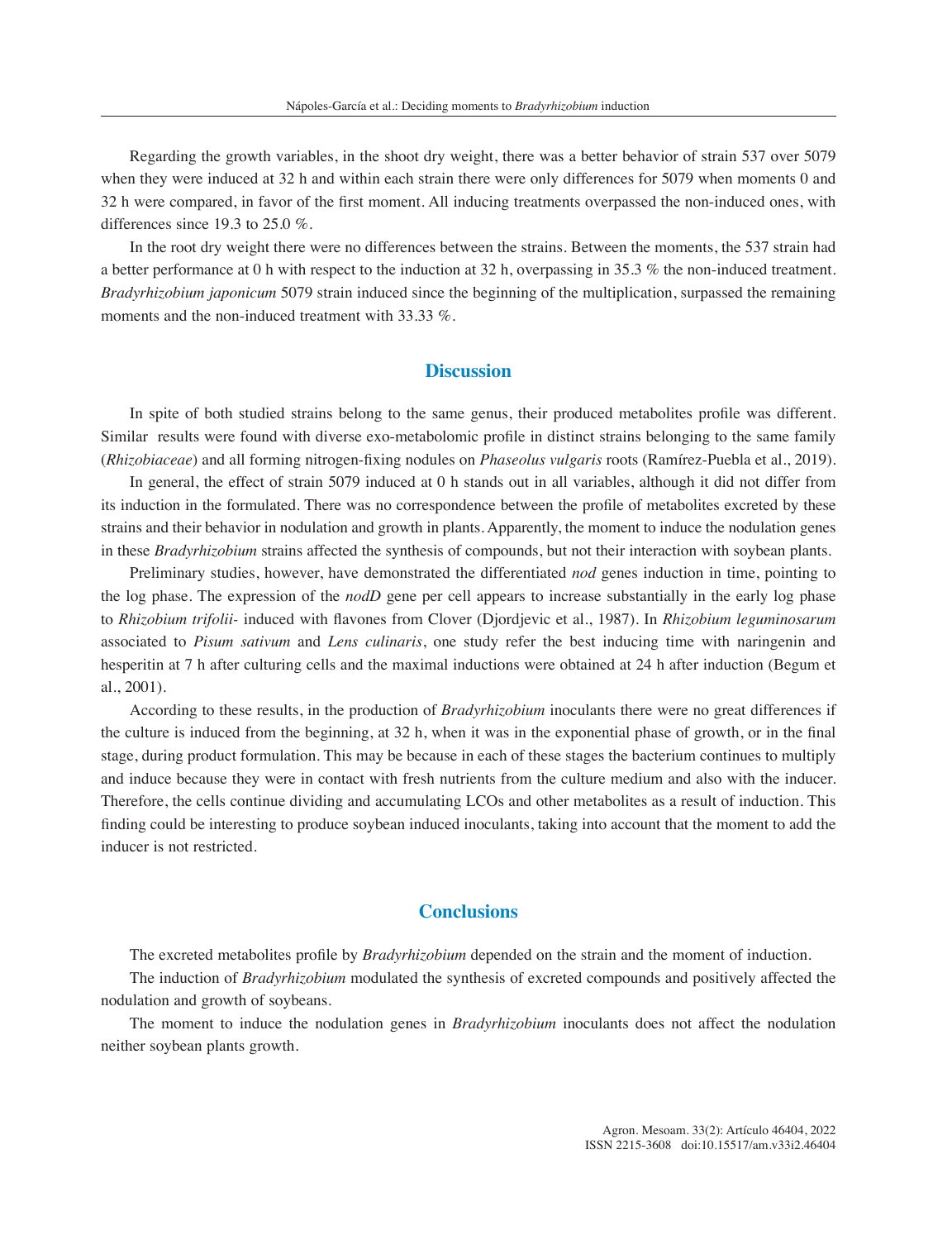# **Acknowledgements**

The authors would like to express their gratitude to Rizobacter S.A and Fyteko S.A for funding part of the investigation. The authors also thank Damian Andres for his help in the experiments.

## **References**

- Bashan, Y., de-Bashan, L., Prabhu, S., & Hernandez, J. (2014). Advances in plant growth-promoting bacterial inoculant technology: formulations and practical perspectives (1998–2013). *Plant and Soil, 378*, 1–33. https://doi.org/10.1007/ s11104-013-1956-x
- Begum, A., Leibovitch, S., Migner, P., & Zhang, F. (2001). Specific flavonoids induced nod gene expression and pre-activated nod genes of *Rhizobium leguminosarum* increased pea (*Pisum sativum* L.) and lentil (*Lens culinaris* L.) nodulation in controlled growth chamber environments. *Journal of Experimental Botany, 52*(360), 1537–1543. https://doi. org/10.1093/jexbot/52.360.1537
- Brencic, A., & Winans, S. (2005). Detection of and response to signals involved in host-microbe interactions by plant-associated bacteria. *Microbiology and Molecular Biology Revew, 69*(1), 155–194. https://doi.org/10.1128/MMBR.69.1.155- 194.2005
- Demain, A. (1998). Induction of secondary metabolism. *International Microbiology, 1*(4), 259–264.
- Djordjevic, M., Redmond, J., Batley, M., & Rolfe, B. (1987). Clovers secrete specific phenolic compounds which either stimulate or repress nod gene expression in *Rhizobium trifolii*. *The EMBO Journal, 6*(5), 1173–1179. https://doi. org/10.1002/j.1460-2075.1987.tb02351.x
- Gautam, K., Smith, D., & Schwinghamer, S. (2016). The response of soybean to nod factors and a bacteriocin. *Plant Signaling & Behavior, 11*(10), Article e1241934. https://doi.org/10.1080/15592324.2016.1241934
- Hungria, M., Campo, R., Mendes, I., & Graham, P. (2006). Contribution of biological nitrogen fixation to the N nutrition of grain crops in the tropics: the success of soybean (*Glycine max* L. Merr.) in South America. In R. P. Singh, N. Shankar, P. K. Jaiwal (Eds.), *Nitrogen nutrition and sustainable plant productivity* (pp. 43–93). Studium Press, LLC.
- Hungria, M., & Mendes, I. C. (2015). Nitrogen fixation with soybean: The perfect symbiosis? In F. J. de Bruijn (Ed.), *Biological nitrogen fixation* (pp. 1009–1024). John Wiley & Sons, Inc. http://doi.org/10.1002/9781119053095.ch99
- Jarecki, W. (2020). Reaction of soybean [*Glycine max* (L.) Merr.] to seed inoculation with *Bradyrhizobium japonicum* bacteria. *Plant and Soil Environment, 66*, 242–247. https://doi.org/10.17221/201/2020-PSE
- Kosslak, R., Bookland, R., Barkei, J., Paaren, H., & Appelbaum, E. (1987). Induction of *Bradyrhizobium japonicum* common nod genes by isoflavones isolated from *Glycine max*. *Proceedings of the National Academy of Sciences, 82*(21), 7428–7432. https://doi.org/10.1073/pnas.84.21.7428
- Leggett, M., Diaz, M., Koivunen, M., Bowman, R., Pesek, R., Stevenson, C., & Leister, T. (2017). Soybean Response to Inoculation with *Bradyrhizobium japonicum* in the United States and Argentina. *Agronomy Journal, 109*(3), 1031– 1038. https://doi.org/10.2134/agronj2016.04.0214